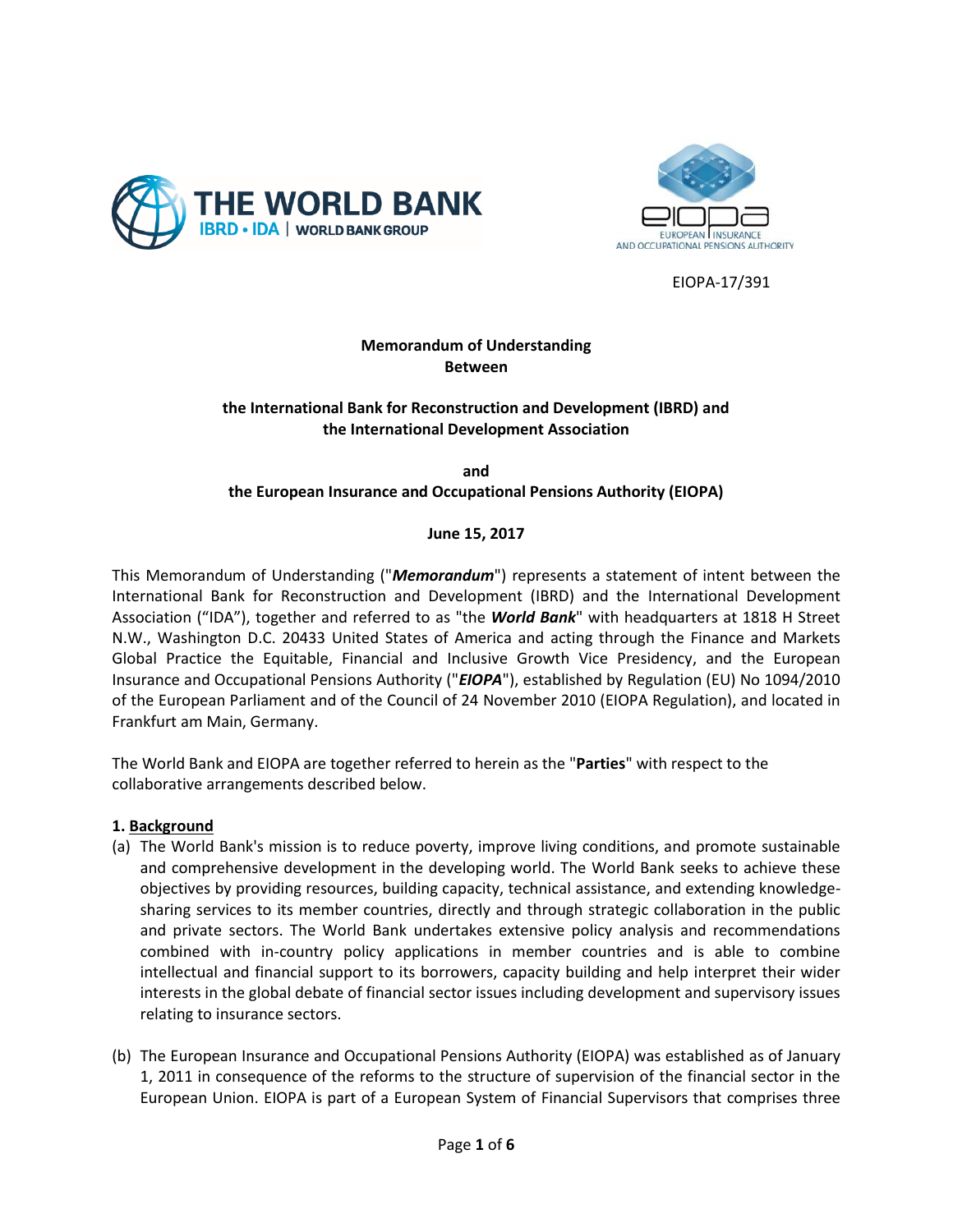European Supervisory Authorities, one for the banking sector, one for the securities sector and one for the insurance and occupational pensions sector, as well as the European Systemic Risk Board.

The objective of EIOPA is to protect the public interest by contributing to the short, medium and long-term stability and effectiveness of the financial system, for the Union economy, its citizens and businesses. EIOPA shall contribute to:

- (i) improving the functioning of the internal market, including in particular a sound, effective and consistent level of regulation and supervision;
- (ii) ensuring the integrity, transparency, efficiency and orderly functioning of financial markets,
- (iii) strengthening international supervisory coordination;
- (iv) preventing regulatory arbitrage and promoting equal conditions of competition;
- (v) ensuring the taking of risks related to insurance, reinsurance and occupational pensions activities is appropriately regulated and supervised; and
- (vi) enhancing consumer protection.

EIOPA may enter into administrative arrangements with international organizations, without prejudice to the respective competences of the Member States and the Union institutions.

#### **2. Common Objectives under this Memorandum**

In the past, the Parties have collaborated in mutual benefit and the Parties wish to continue the collaborative activities of the nature, and in the manner, described below.

The Parties intend to collaborate, with a focus on insurance, on the common projects and areas of collaboration as outlined below.

The Parties' common objectives are to:

- (i) Contribute to the process of promoting a more risk-based regulatory and supervisory framework, and in this respect to the dissemination of knowledge and policy experiences;
- (ii) Foster efficient and effective supervision;
- (iii) Promote consumer protection, financial literacy and education initiatives by competent authorities; and
- (iv) Contribute to financial stability and identification of systemic risk.

## **3. Framework for Collaboration**

This Memorandum provides a framework within which the Parties can develop and undertake collaborative activities in order to pursue more effectively the objectives identified in Section 2 above.

#### **4. Collaborative activities**

- (a) In their collaboration, the Parties will pursue joint actions encompassing diverse projects and topics in the following areas, but not limited to:
	- (i) Sharing knowledge, ideas, best practice and lessons learned on matters of interest to the Parties and relevant to this Memorandum pursuant to their Common Objectives;
	- (ii) Providing facilities for seminars, workshops or conferences;
	- (iii) Providing access to seminars organized by each Party;
	- (iv) Providing access to training material developed by each Party; and
	- (v) Organizing and providing speakers at events of mutual interest.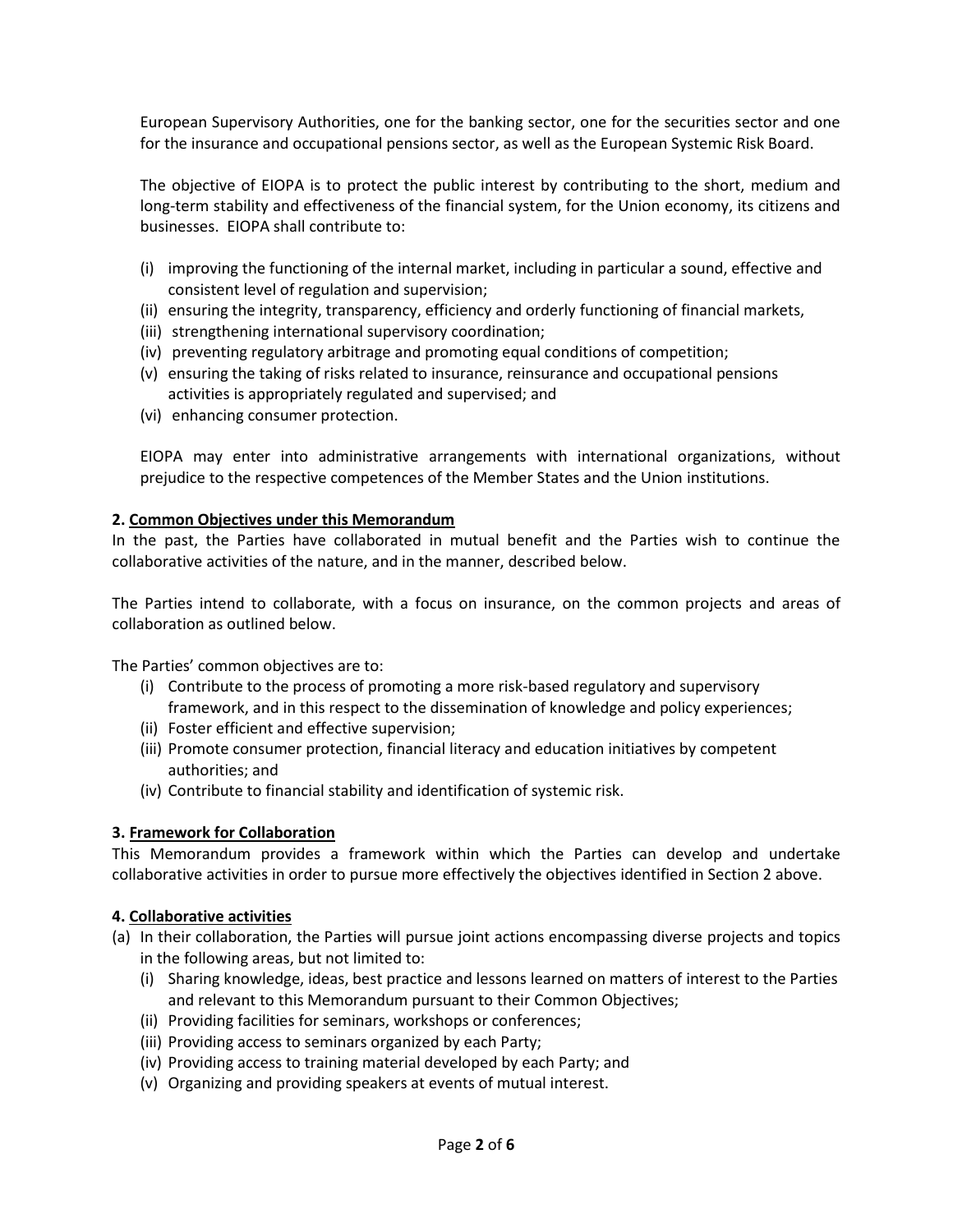- (b) The World Bank and EIOPA anticipate that any collaboration between the Parties and any resulting joint project will require the contribution of resources, the nature and extent of which would need to be agreed upon and set forth in one or more Terms of Reference. A Terms of Reference may consider such matters including the following:
	- (i) Provision of staff time;
	- (ii) Provision of facilities for workshops, conferences or training seminars;
	- (iii) Sharing materials, information data and analytical tools;
	- (iv) Provisions of support to relevant stakeholders; and
	- (v) Such other resources as the Parties may agree.
- (c) Each collaborative activity shall be undertaken under the reserve of available resources (human and budgetary) and meeting rooms and shall be made in accordance with the regulations, rules, and policies of the Parties.
- (d) Each Party shall be responsible for its own costs of negotiating and drafting this Memorandum.

## **5. Implementation**

- (a) The Parties will ensure regular and a clear line of communication between one another in all aspects of their cooperation and collaboration.
- (b) The responsibility for the implementation of activities pursuant to this Memorandum shall lie with the Parties who will each designate and appoint two representatives, as indicated below. By written notice to the other Party, each Party may designate different persons as its representatives.

#### For the World Bank:

1) Samuel Munzele Maimbo 2) Serap Gonulal

Financial & Markets Global Practice The World Bank 1818 H Street, N.W., Washington, D.C. 20433 United States of America

#### For EIOPA:

Chairman Department

Manager Lead Financial Sector Specialist [smaimbo@worldbank.org](mailto:smaimbo@worldbank.org) soguzgonulal@worldbank.org soguzgonulal

1) Gabriel Bernardino 2) Manuela Zweimueller, Head of Policy Manuela.Zweimueller@eiopa.europe.eu

Westhafenplatz 1 60327 Frankfurt am Main Germany

(c) The World Bank and EIOPA will carry out yearly an internal review at their respective headquarters to assess the progress and/or results of activities undertaken pursuant to this Memorandum. On the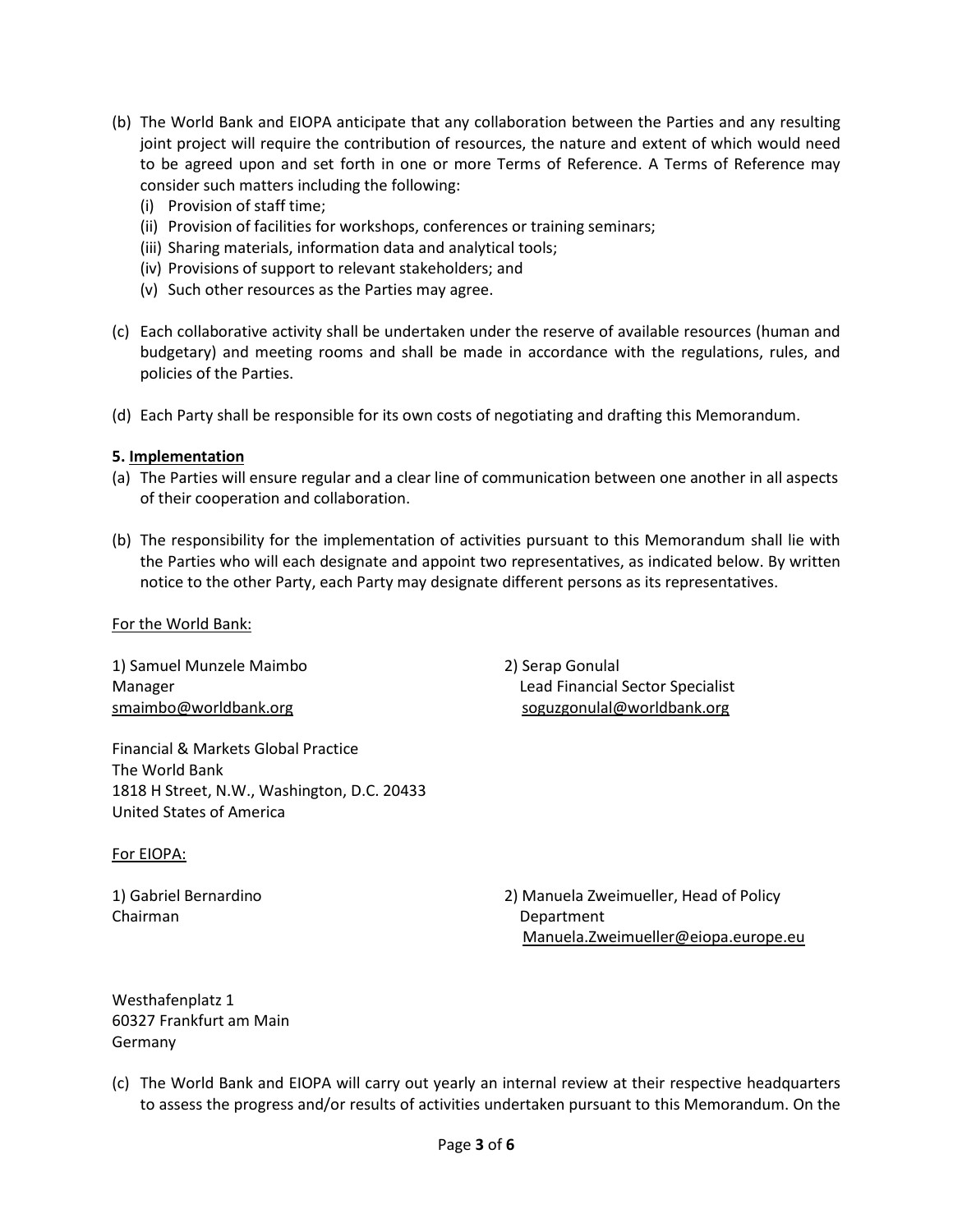basis of such assessment, the Parties may keep in force, modify or terminate the Memorandum as provided for in subsection 10 below.

(d) To the maximum extent practicable, each collaborative activity or project undertaken pursuant to this Memorandum should be fully implemented.

## **6. Limits to Agreement**

l

- (a) This Memorandum shall not create legal obligations in respect of the Parties, the European Union and its Member States. Specific arrangements for individual activities will be set forth in written Activity Agreements to be jointly formulated by the Parties. The implementation of this Memorandum, which is not legally binding, is subject to the normal rules and decision making procedures applicable to each of the Parties.
- (b) This Memorandum is not a legal basis for the exchange of confidential information. Each party shall treat confidential information according to its requirements and rules. EIOPA shall follow its requirements and rules on Professional Secrecy and Confidentiality.<sup>1</sup> EIOPA shall process and transfer any personal data in accordance with the relevant EU data protection legislation. It is understood by the Parties that the World Bank is not subject to such legislation or regulations. The applicable terms for sharing any data shall be agreed by the Parties shortly before such datasharing."
- (c) Neither Party is restricted in any way from engaging a third party nor parties to pursue independently of the other Party the objectives described in this Memorandum.
- (d) Nothing in this Memorandum shall be construed as creating a joint venture, an agency relationship, or a legal partnership between the Parties.
- (e) Nothing in this Memorandum is intended to be*,* or should be construed as, a waiver (neither express nor implied) of the privileges and immunities of either Party or its officers and employees, which privileges and immunities are hereby specifically reserved.
- (f) No public disclosure, press release or announcement concerning the execution of this Memorandum or the activities contemplated hereby shall be issued by either Party without the prior written consent of the other Party.

 $1$  For EIOPA: Article 70 the EIOPA Regulation, including any practical arrangements thereof, Article 339 of the Treaty on the Functioning of the European Union, and the Staff Regulations of Officials of the European Union and Conditions of Employment of Other Servants of the European Union.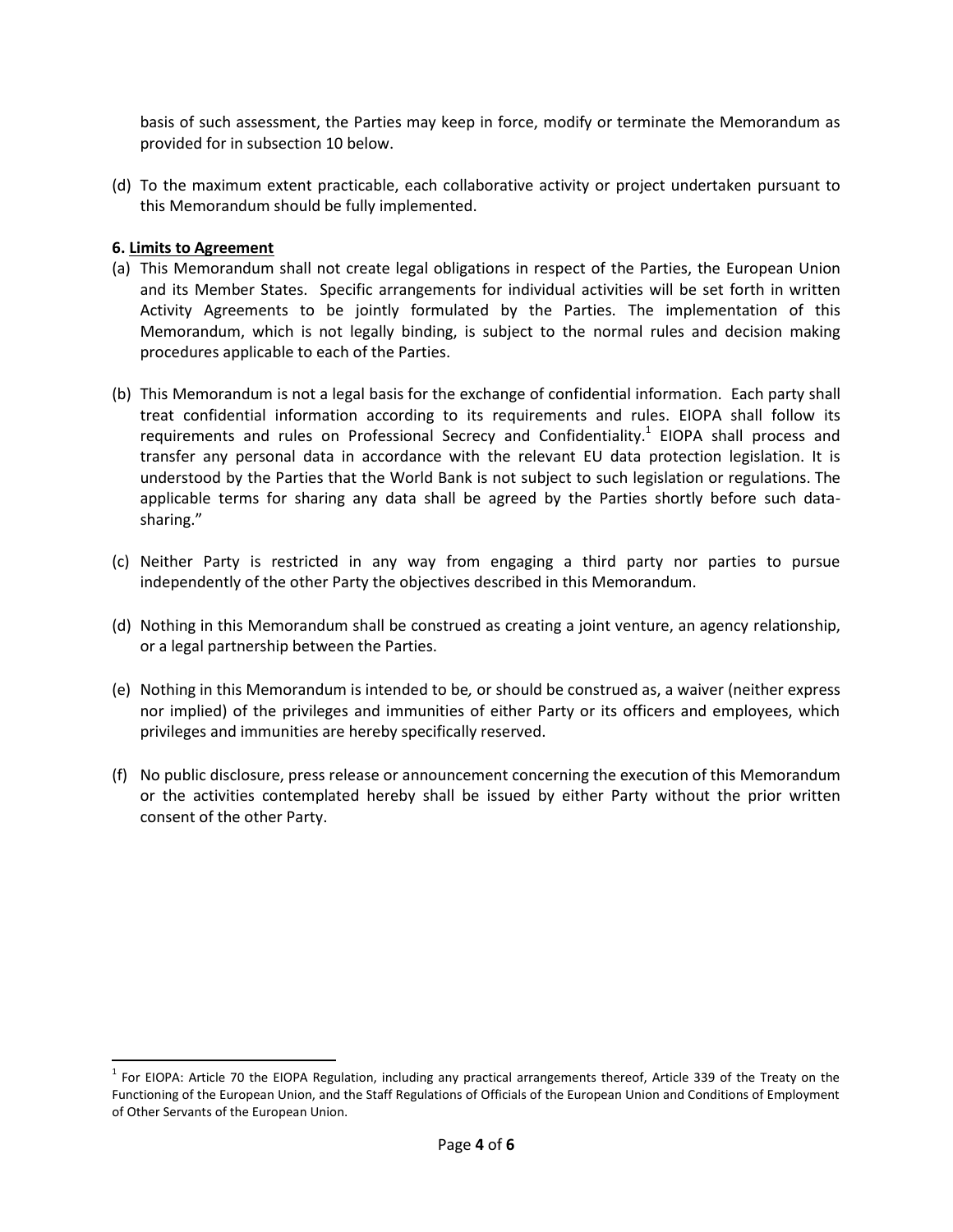## **7. Intellectual Property**

(a) The Parties recognize the importance of protecting and respecting intellectual property rights.

- (b) No Party will acquire any right, title or interest in or to any intellectual property or names or marks of any other Party. The Parties shall agree in writing on the ownership of any intellectual property rights that may arise in any work to be created by the collaborative activities to be undertaken pursuant to this Memorandum, at the time of agreeing on the Activity Agreements for such activities. In the absence of any such written agreement, any intellectual property rights arising in any work created by the Parties' collaborative activities undertaken pursuant to this Memorandum shall belong to the World Bank. The World Bank hereby grants to EIOPA a perpetual, royalty free, non-exclusive, worldwide license to use intellectual property contained in any collaborative activity.
- (c) No work created under any activity undertaken pursuant to this Memorandum may be used for any commercial purpose by EIOPA or any of its affiliates, provided further that EIOPA may not seek to directly or indirectly benefit commercially from the World Bank's involvement in such activity. However, publications resulting from such collaborative activity and projects may acknowledge the collaboration of the Parties. The Parties will jointly formulate a text for such acknowledgment.

## **8. Names, Emblems, Logos**

- (a) Neither the World Bank nor EIOPA will use the name, emblem or logo of the other, or any abbreviation thereof, without the prior written approval of the other in each case.
- (b) The Parties acknowledge that the names and marks (a) "International Bank for Reconstruction and Development ("IBRD"), International Development Association ("IDA"), "World Bank", "World Bank Group" and all variations thereof including their associated logos (collectively the Bank Name); and (b) "names and marks of EIOPA" and all variations thereof including their associated logo(s) (collectively, the "Names & Marks")) are the sole and exclusive properties of the World Bank and EIOPA, respectively. No Party will acquire any right, title or interest in or to any intellectual property or names or marks of any other Party under this Memorandum.

## **9. Disclosure and Publicity**

The Parties may acknowledge and disclose to the public this Memorandum and information with respect to the collaborative activities contemplated herein. Such acknowledgement or disclosure may be made in accordance with the Parties' respective disclosure policies. The Parties agree to consult with each other concerning the manner and form of any such acknowledgement or disclosure.

## **10. Withdrawal and Amendments**

This Memorandum may be modified or terminated at any time by mutual written agreement of the Parties. Further, the Memorandum may be terminated by either Party at its sole discretion.

# **11. Term**

This Memorandum shall remain in effect for a period of three (3) years from the date set forth below.